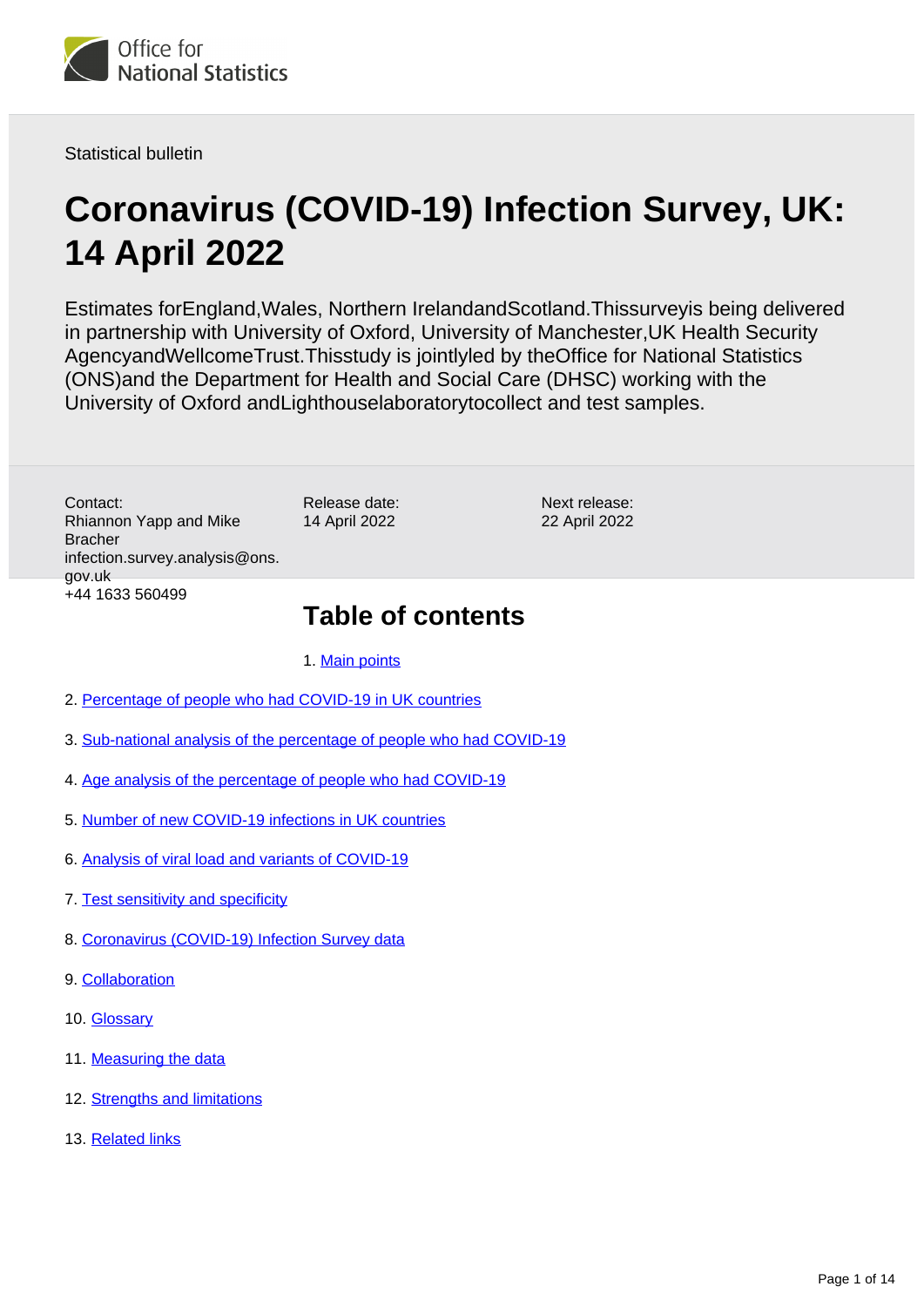## <span id="page-1-0"></span>**1 . Main points**

- In England, the percentage of people testing positive for coronavirus (COVID-19) decreased in the week ending 9 April 2022; we estimate that 3,773,800 people in England had COVID-19 (95% credible interval: 3,662,100 to 3,888,000), equating to 6.92% of the population or around 1 in 14 people.
- In Wales, the percentage of people testing positive for COVID-19 remained high in the most recent week (up to 9 April 2022); we estimate that 231,900 people in Wales had COVID-19 (95% credible interval: 206,200 to 259,800), equating to 7.63% of the population or around 1 in 13 people.
- In Northern Ireland, the trend in the percentage of people testing positive for COVID-19 decreased in the week ending 9 April 2022; we estimate that 95,900 people in Northern Ireland had COVID-19 (95% credible interval: 78,800 to 114,000), equating to 5.23% of the population or around 1 in 19 people.
- In Scotland, the percentage of people testing positive for COVID-19 continued to decrease in the week ending 9 April 2022; we estimate that 314,800 people in Scotland had COVID-19 (95% credible interval: 281,400 to 348,700), equating to 5.98% of the population or around 1 in 17 people.

Because of a shortened publication cycle for this release (to accommodate the 15 to 18 April 2022 bank holiday weekend), analyses relating to the number of new COVID-19 infections (incidence) and sub-regional positivity rates have not been updated this week. Previous estimates of incidence can be found in [our Coronavirus \(COVID-](https://www.ons.gov.uk/peoplepopulationandcommunity/healthandsocialcare/conditionsanddiseases/bulletins/coronaviruscovid19infectionsurveypilot/14april2022/relateddata)[19\) Infection Survey datasets](https://www.ons.gov.uk/peoplepopulationandcommunity/healthandsocialcare/conditionsanddiseases/bulletins/coronaviruscovid19infectionsurveypilot/14april2022/relateddata)</u>. Complete sequenced data for COVID-19 variants have not been updated this week, with most recent data from the week ending 20 March 2022 reported in [Section 6](https://www.ons.gov.uk/peoplepopulationandcommunity/healthandsocialcare/conditionsanddiseases/bulletins/coronaviruscovid19infectionsurveypilot/14april2022#analysis-of-viral-load-and-variants-of-covid-19).

Within this bulletin, we summarise some of the latest results from the Coronavirus (COVID-19) Infection Survey. For more detailed information on our methods, see our Coronavirus (COVID-19) Infection Survey methodology [article.](https://www.ons.gov.uk/peoplepopulationandcommunity/healthandsocialcare/conditionsanddiseases/methodologies/covid19infectionsurveypilotmethodsandfurtherinformation)

### **About this bulletin**

In this bulletin, we refer to the number of current COVID-19 infections within the population living in private residential households. We exclude those in hospitals, care homes and/or other communal establishments. In communal establishments, rates of COVID-19 infection are likely to be different. More information about the COVID-19 pandemic from the Office for National Statistics (ONS) and other sources can be found in our [Coronavirus \(COVID-19\) latest insights](https://www.ons.gov.uk/peoplepopulationandcommunity/healthandsocialcare/conditionsanddiseases/articles/coronaviruscovid19latestinsights/infections).

The positivity rate is the percentage of people who have tested positive for COVID-19 on a polymerase chain reaction (PCR) test at a point in time. We use current COVID-19 infections to mean testing positive for SARS-CoV-2, with or without having symptoms, on a swab taken from the nose and throat. This is different to the incidence rate, which is a measure of only the new PCR positive cases in a given time period. All analysis was produced with our research partners at the University of Oxford.

Our estimates are based on confirmed positive test results. The remaining swabs are either negative, which are included in our analysis, or are inconclusive, which are not included in our analysis. Some swabs are test failures, which are also not included in our analysis. The impact of excluding inconclusive results on our estimates of positive infections is likely to be very small and unlikely to affect the trend.

#### **More about coronavirus**

- Find the latest on [coronavirus \(COVID-19\) in the UK.](https://www.ons.gov.uk/peoplepopulationandcommunity/healthandsocialcare/conditionsanddiseases)
- [Explore the latest coronavirus data and analysis](https://www.ons.gov.uk/peoplepopulationandcommunity/healthandsocialcare/conditionsanddiseases/articles/coronaviruscovid19/latestinsights) from the ONS and other sources.
- View [all coronavirus data](https://www.ons.gov.uk/peoplepopulationandcommunity/healthandsocialcare/conditionsanddiseases/datalist).
- Find out how we are [working safely in our studies and surveys.](https://www.ons.gov.uk/news/statementsandletters/ensuringyoursafetyduringcovid19)

[Early management information](https://www.ons.gov.uk/news/statementsandletters/provisionofearlymanagementinformationbytheonstoinformoperationaldecisionmakingforthepublicgoodduringthecoronaviruspandemic) from the Coronavirus (COVID-19) Infection Survey is made available to government decision-makers to inform their response to COVID-19. Occasionally we may publish figures early if it is considered in the public interest. We will ensure that we pre-announce any ad hoc or early publications as soon as we can. These will include supporting information where possible to aid user understanding. This is consistent with guidance from the Office for Statistics Regulation (OSR).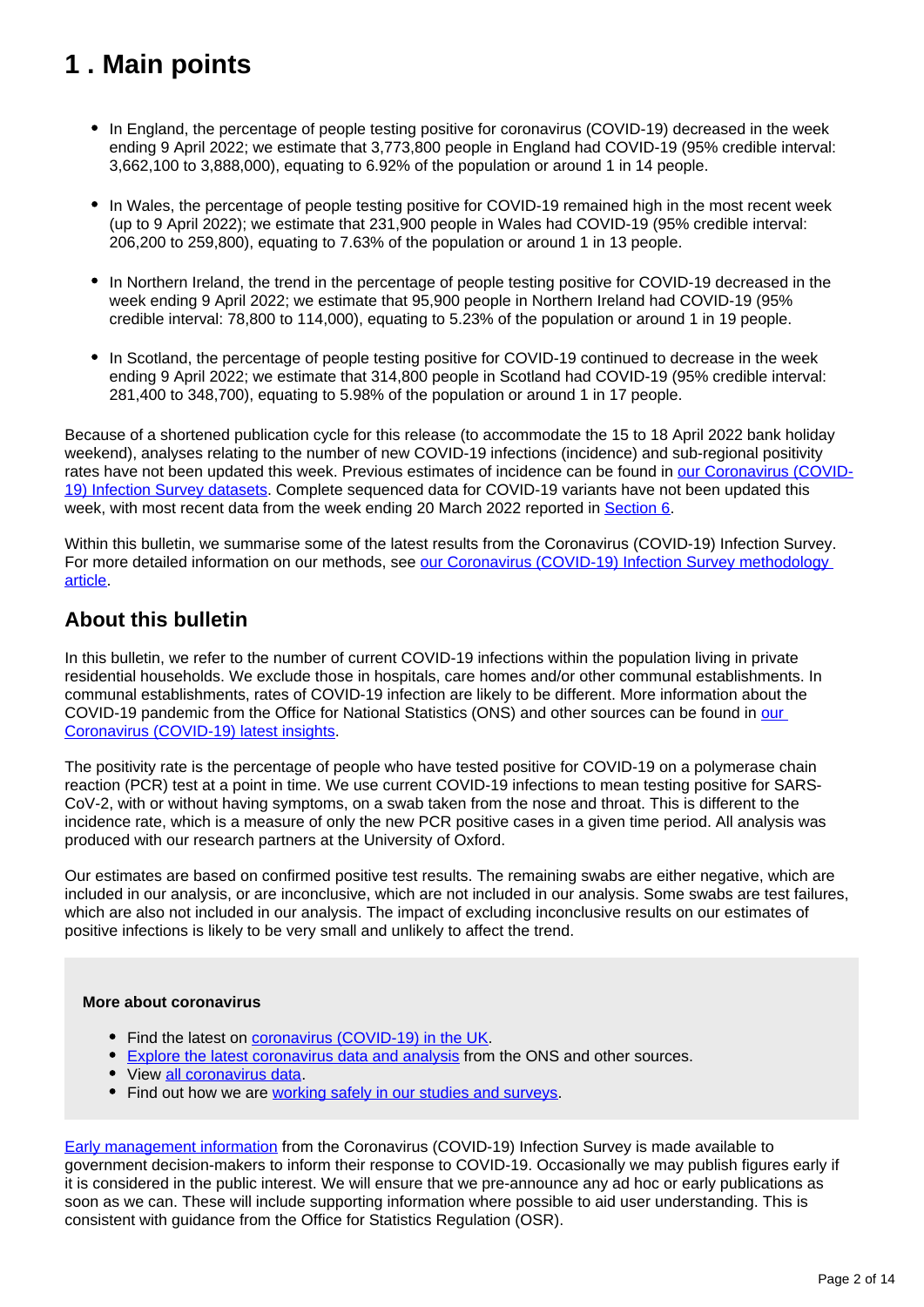## **How the data in this bulletin can be used**

The data can be used for:

- estimating the number of positive cases among the population living in private households, including cases where people do not report having any symptoms
- identifying differences in numbers of positive cases between UK countries and different regions in England
- estimating the number of new cases and change over time in positive cases

The data cannot be used for:

- measuring the number of cases and infections in care homes, hospitals and/or other communal establishments
- providing information about recovery time of those infected

The results in this bulletin are:

- provisional and subject to revision
- based on infections occurring in private households
- subject to uncertainty; [a credible or confidence interval](https://www.ons.gov.uk/peoplepopulationandcommunity/healthandsocialcare/conditionsanddiseases/bulletins/coronaviruscovid19infectionsurveypilot/14april2022#glossary) gives an indication of the uncertainty of an estimate from data analysis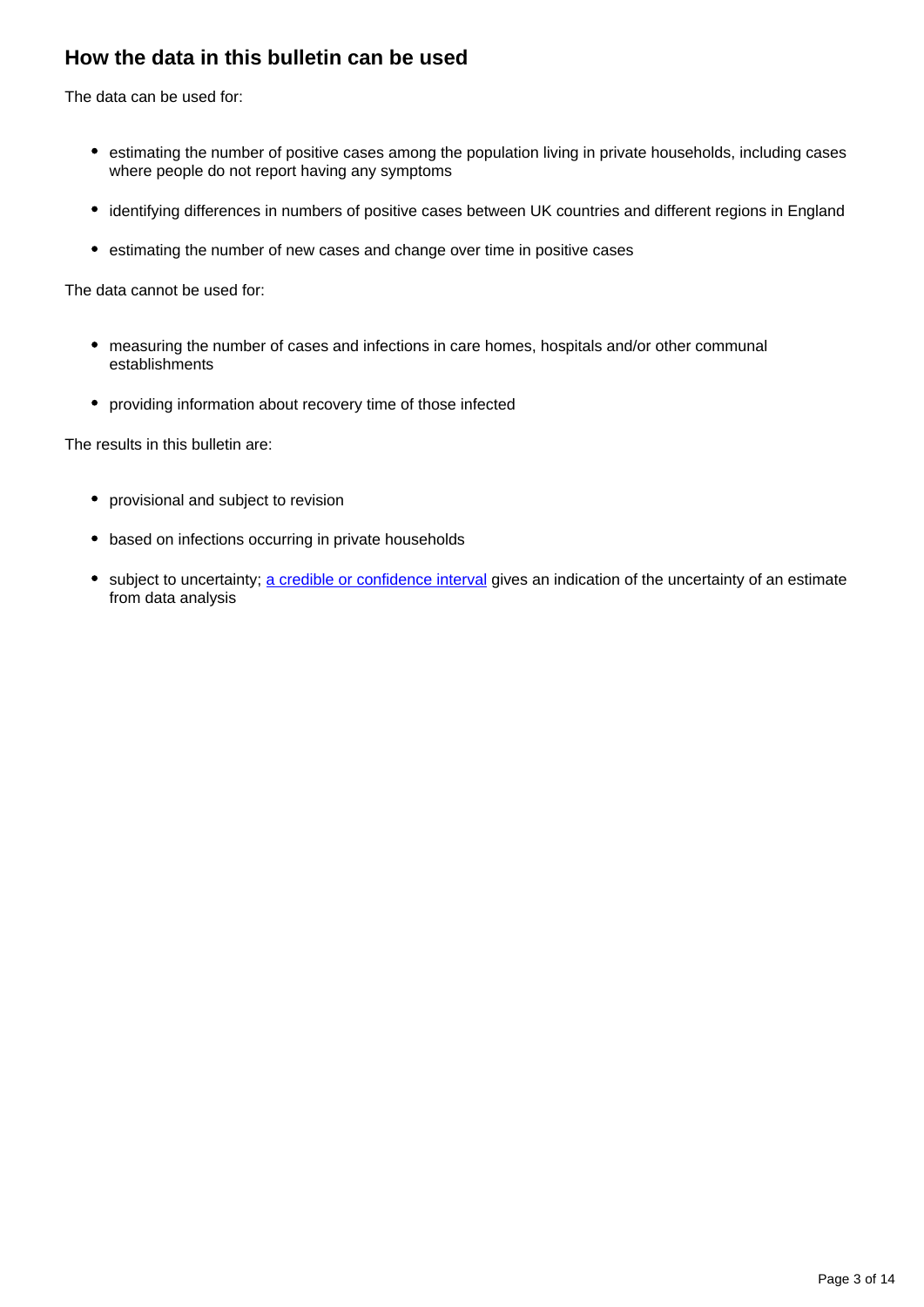## <span id="page-3-0"></span>**2 . Percentage of people who had COVID-19 in UK countries**

In England and Northern Ireland, the percentage of people testing positive for coronavirus (COVID-19) decreased in the week ending 9 April 2022. In Wales, the percentage of people testing positive for COVID-19 remained high in the week ending 9 April 2022. In Scotland, the percentage of people testing positive for COVID-19 continued to decrease in the week ending 9 April 2022. Our estimates contain Omicron BA.1 and BA.2 variants and all other variants.

All estimates are based on statistical modelling of the trend in rates of positive nose and throat swab results. All estimates are subject to uncertainty given that a sample is only part of the wider population. Additionally, the estimates for the very latest days may change as more test results are received. Therefore, our official estimates for a particular week are based on a [reference day](https://www.ons.gov.uk/peoplepopulationandcommunity/healthandsocialcare/conditionsanddiseases/bulletins/coronaviruscovid19infectionsurveypilot/14april2022#measuring-the-data) a few days before the end of the week and caution should be taken in over-interpreting small movements in the very latest trends.

Table 1: Official estimates of the percentage of the population testing positive for COVID-19, UK countries Estimated percentage of the population testing positive for COVID-19 on nose and throat swabs, UK, 3 April to 9 April 2022

| Country                         | <b>Estimated</b><br>average<br>$\%$ of the<br>population<br>testing<br>positive<br>for<br>COVID-19 | 95%<br>credible<br>interval |                    | <b>Estimated</b><br>average<br>number<br>of people<br>testing<br>positive<br>for<br>COVID-19 | 95%<br>credible<br>interval |                             | <b>Estimated</b><br>average<br>ratio of<br>the<br>population credible<br>testing<br>positive<br>for<br>COVID-19 | 95%<br>interval    |
|---------------------------------|----------------------------------------------------------------------------------------------------|-----------------------------|--------------------|----------------------------------------------------------------------------------------------|-----------------------------|-----------------------------|-----------------------------------------------------------------------------------------------------------------|--------------------|
|                                 |                                                                                                    |                             | <b>Lower Upper</b> |                                                                                              | Lower                       | <b>Upper</b>                |                                                                                                                 | <b>Lower Upper</b> |
| England 6.92                    |                                                                                                    | 6.72                        | 7.13               | 3,773,800                                                                                    |                             | 3,662,100 3,888,000 1 in 14 |                                                                                                                 | 1 in 15 1 in 14    |
| Wales                           | 7.63                                                                                               | 6.79                        | 8.55               | 231,900                                                                                      | 206,200                     | 259,800                     | 1 in 13                                                                                                         | 1 in 15 1 in 12    |
| Northern 5.23<br><b>Ireland</b> |                                                                                                    | 4.30                        | 6.21               | 95,900                                                                                       | 78,800                      | 114,000                     | 1 in 19                                                                                                         | 1 in 25 1 in 16    |
| Scotland 5.98                   |                                                                                                    | 5.35                        | 6.62               | 314,800                                                                                      | 281.400                     | 348,700                     | 1 in 17                                                                                                         | 1 in 19 1 in 15    |

Source: Office for National Statistics – Coronavirus (COVID-19) Infection Survey

#### **Notes:**

- 1. The ratios presented are rounded to the nearest 100 if over 1,000, to the nearest 10 if under 1,000, to the nearest 5 if under 100 and to 1 if under 20. This may result in credible intervals that appear to be similar to the estimated average ratio.
- 2. These ratios do not represent a person's risk of becoming infected, since risk of infection depends on a number of factors including contact with others or vaccination status.

Because of a relatively smaller number of tests in Wales, Northern Ireland and Scotland in the sample, credible intervals are wider, and results should be interpreted with caution. Wide credible intervals mean that differences between the central estimates within and between nations may appear smaller or more exaggerated than they really are.

### **Figure 1: The percentage of people testing positive for COVID-19 decreased in England and Northern Ireland, continued to decrease in Scotland, and remained high in Wales in the most recent week**

**Estimated percentage of the population testing positive for COVID-19 on nose and throat swabs, UK, 18 April 2021 to 9 April 2022**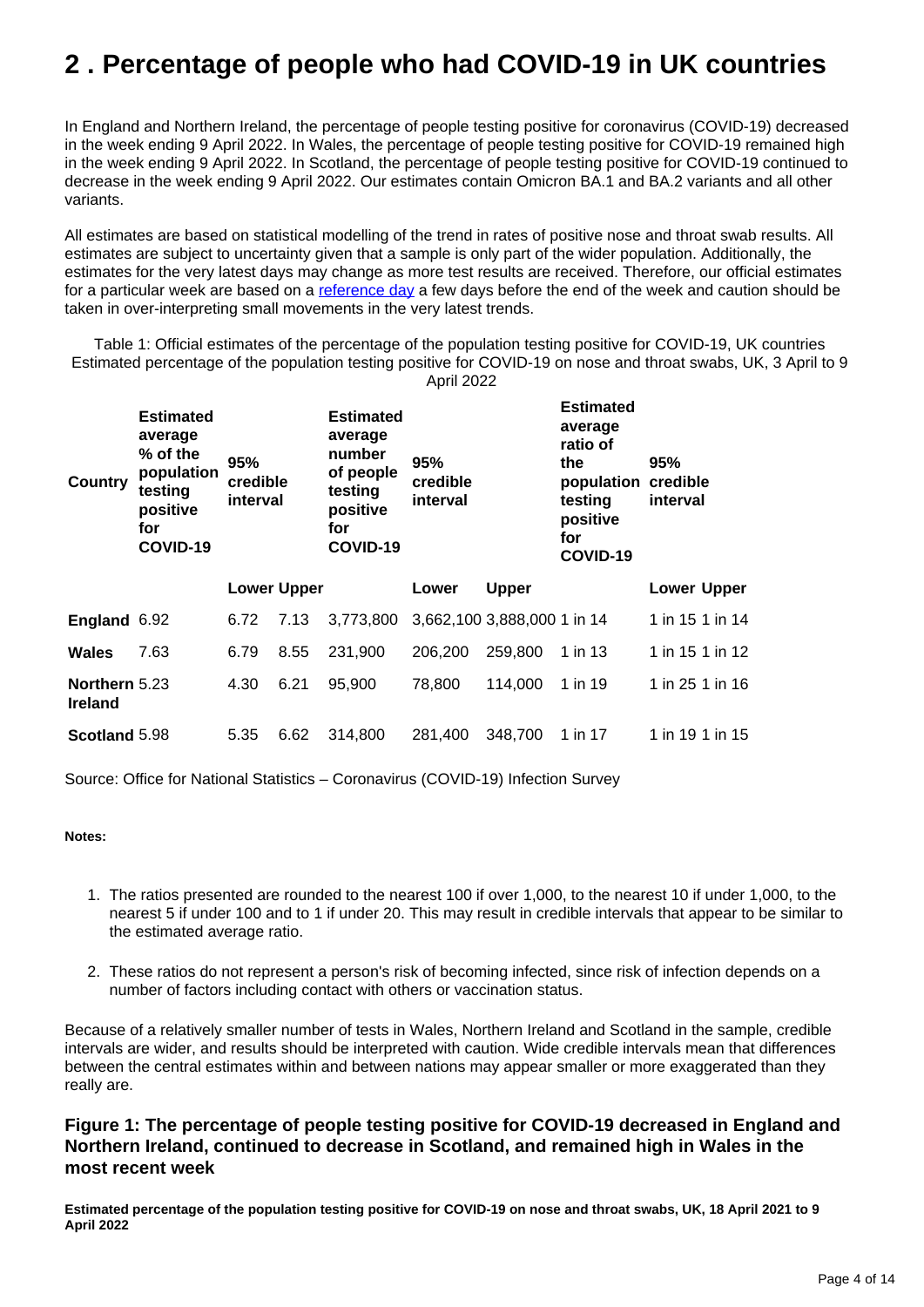- 1. Official reported estimates are plotted at a reference point believed to be most representative of the given week.
- 2. Official estimates present the best estimate at that point in time. Modelled estimates are used to calculate the official reported estimate. The model smooths the series to understand the trend and is revised each week to incorporate new test results, providing the best indication of trend over time.
- 3. Official estimates are displayed over a rolling year up to the most recent week. The full time series of our official estimates from 27 April 2020 onwards are available in [ourCoronavirus \(COVID-19\) Infection Survey](https://www.ons.gov.uk/peoplepopulationandcommunity/healthandsocialcare/conditionsanddiseases/bulletins/coronaviruscovid19infectionsurveypilot/14april2022/relateddata)  [datasets.](https://www.ons.gov.uk/peoplepopulationandcommunity/healthandsocialcare/conditionsanddiseases/bulletins/coronaviruscovid19infectionsurveypilot/14april2022/relateddata)

#### [Download the data](https://www.ons.gov.uk/visualisations/dvc1927/officialestimates/datadownload.xlsx)

### **About our estimates**

Our headline estimates of the percentage of people testing positive in England, Wales, Northern Ireland and Scotland are the latest official estimates. We include different measures to support our estimation and this section outlines the approaches used.

Official estimates should be used to understand the positivity rate for a single point in time. This is based on the modelled estimate for the latest week and is our best and most stable estimate, used in all previous outputs. The modelled estimate is more suited to understanding the recent trend. This is because the model is regularly updated to include new test results and smooths the trend over time. These modelled estimates can be found in [our Coronavirus \(COVID-19\) Infection Survey datasets.](https://www.ons.gov.uk/peoplepopulationandcommunity/healthandsocialcare/conditionsanddiseases/bulletins/coronaviruscovid19infectionsurveypilot/14april2022/relateddata)

The estimates for non-overlapping 14-day periods, which underpin our modelled official estimates, and the unweighted sample counts are also included in the associated datasets. These estimates are produced using a different method of weighting to the model. For more information on our methods and quality surrounding the estimates please see [our Coronavirus \(COVID-19\) Infection Survey methods article](https://www.ons.gov.uk/peoplepopulationandcommunity/healthandsocialcare/conditionsanddiseases/methodologies/covid19infectionsurveypilotmethodsandfurtherinformation) and [our Quality and](https://www.ons.gov.uk/peoplepopulationandcommunity/healthandsocialcare/conditionsanddiseases/methodologies/coronaviruscovid19infectionsurveyqmi)  [Methodology Information report.](https://www.ons.gov.uk/peoplepopulationandcommunity/healthandsocialcare/conditionsanddiseases/methodologies/coronaviruscovid19infectionsurveyqmi)

All estimates presented in this bulletin are provisional results. As swabs are not necessarily analysed in date order by the laboratory, we have not yet received test results for all swabs taken on the dates included in this analysis. Estimates may therefore be revised as more test results are included.

## <span id="page-4-0"></span>**3 . Sub-national analysis of the percentage of people who had COVID-19**

In the week ending 9 April 2022, the percentage of people testing positive for coronavirus (COVID-19) decreased in the North West, East of England, London, South East and South West. The percentage of people testing positive continued to increase in the North East in the week ending 9 April 2022. The percentage of people testing positive increased in Yorkshire and The Humber, East Midlands and West Midlands over the most two recent weeks. However, the trend is uncertain in the most recent week (up to 9 April 2022).

In the data used to produce these estimates, the number of people sampled in each region who tested positive for COVID-19 was low relative to England overall. This means there is a higher degree of uncertainty in the regional estimates, as indicated by larger credible intervals.

### **Figure 2: The trend in the percentage of people testing positive for COVID-19 varied across regions in England in the week ending 9 April 2022**

**Modelled daily percentage of the population testing positive for COVID-19 on nose and throat swabs by region, England, 27 February to 9 April 2022** 

**Notes:**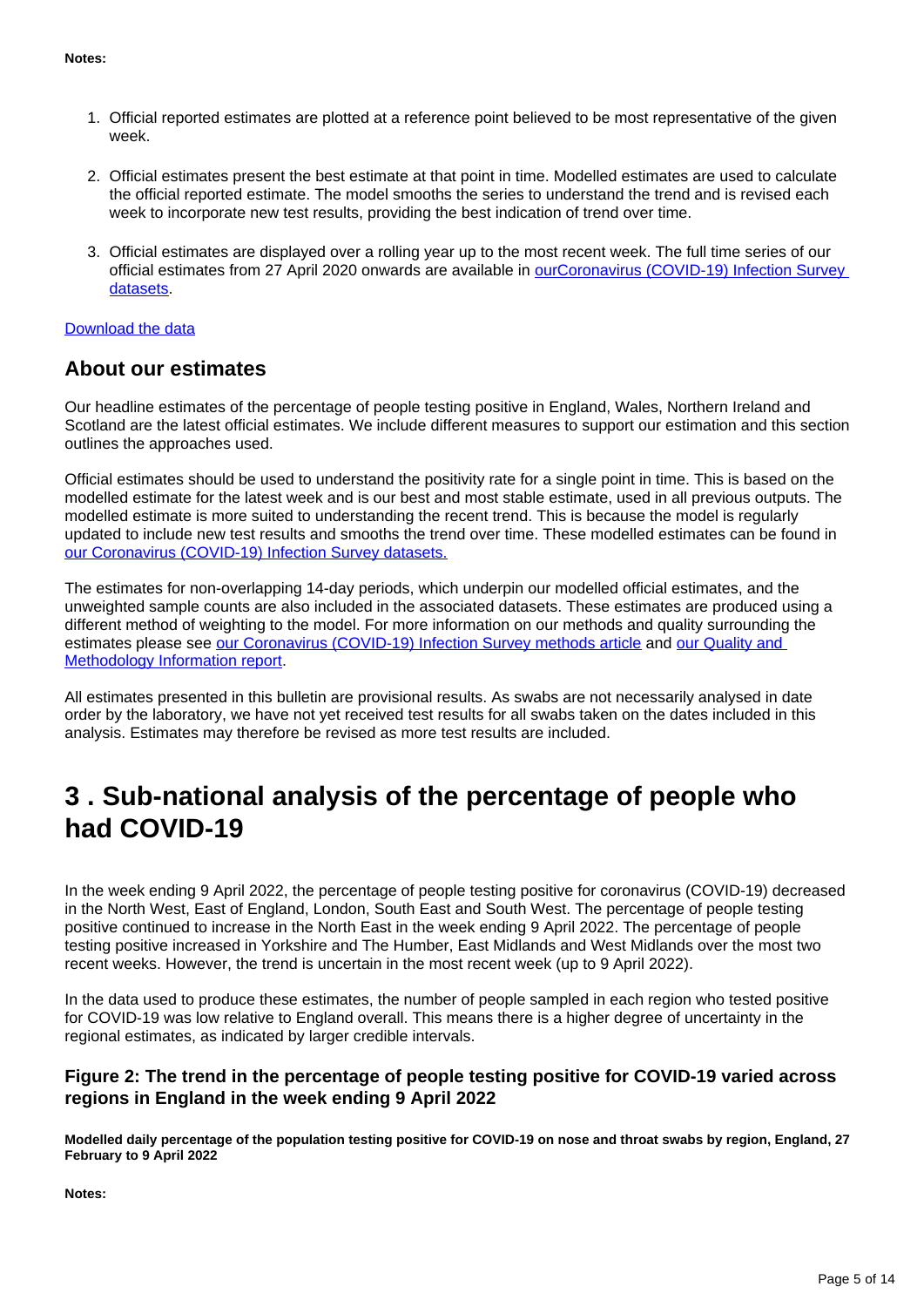- 1. Credible intervals widen slightly at the end as there is a delay between the swab being taken and reporting of results. We report latest figures based on the reference day for that week because of this greater uncertainty in the most recent days.
- 2. The percentage of people testing positive by region was calculated using a similar modelling approach to the national daily estimates in [Section 2: Percentage of people who had COVID-19 in England, Wales,](https://www.ons.gov.uk/peoplepopulationandcommunity/healthandsocialcare/conditionsanddiseases/bulletins/coronaviruscovid19infectionsurveypilot/14april2022#percentage-of-people-who-had-covid-19-in-uk-countries)  [Northern Ireland and Scotland.](https://www.ons.gov.uk/peoplepopulationandcommunity/healthandsocialcare/conditionsanddiseases/bulletins/coronaviruscovid19infectionsurveypilot/14april2022#percentage-of-people-who-had-covid-19-in-uk-countries)
- 3. The analysis is conducted over a six-week period, which means some positive cases move in and out of the sample. This causes variability between estimates over time, which is expected given the lower number of positive tests in each region, compared with England as a whole.
- 4. We describe trends by comparing the probability that the estimate for the reference day is higher or lower than the estimate for 7 and 14 days prior.

#### [Download the data](https://www.ons.gov.uk/visualisations/dvc1927/region/datadownload.xlsx)

Estimates for non-overlapping 14-day periods (which underpin our modelled estimates) by region are available in [ourCoronavirus \(COVID-19\) Infection Survey datasets.](https://www.ons.gov.uk/peoplepopulationandcommunity/healthandsocialcare/conditionsanddiseases/bulletins/coronaviruscovid19infectionsurveypilot/14april2022/relateddata)

### **Sub-regional analysis of the UK**

Because of a shortened publication cycle for this release (to accommodate the 15 to 18 April 2022 bank holiday weekend), sub-regional analyses have not been updated this week. Our latest estimates for week ending 2nd April can be found in [our Coronavirus \(COVID-19\) Infection Survey datasets](https://www.ons.gov.uk/peoplepopulationandcommunity/healthandsocialcare/conditionsanddiseases/bulletins/coronaviruscovid19infectionsurveypilot/14april2022/relateddata).

## <span id="page-5-0"></span>**4 . Age analysis of the percentage of people who had COVID-19**

### **Age group analysis for England**

Our [age groups](http://www.ons.gov.uk/peoplepopulationandcommunity/healthandsocialcare/conditionsanddiseases/bulletins/coronaviruscovid19infectionsurveypilot/14april2022/#glossary) separate children and young people by school age.

In the week ending 9 April 2022, the percentage of people testing positive decreased in all age groups except those in School Year 7 to School Year 11 and those aged 70 years and over for which the trend was uncertain. The percentage of people testing positive increased for those aged 70 years and over in the most recent two weeks, but the trend is uncertain in the most recent week (up to 9 April 2022). Caution should be taken in overinterpreting any small movements in the latest trend.

### **Figure 3: The percentage of people testing positive for COVID-19 in England decreased in all age groups except those in School Year 7 to School Year 11 and those aged 70 years and over for which the trend was uncertain in the most recent week up to 9 April 2022**

**Modelled daily percentage of the population testing positive for COVID-19 on nose and throat swabs by age group, England, 27 February to 9 April 2022**

**Notes:**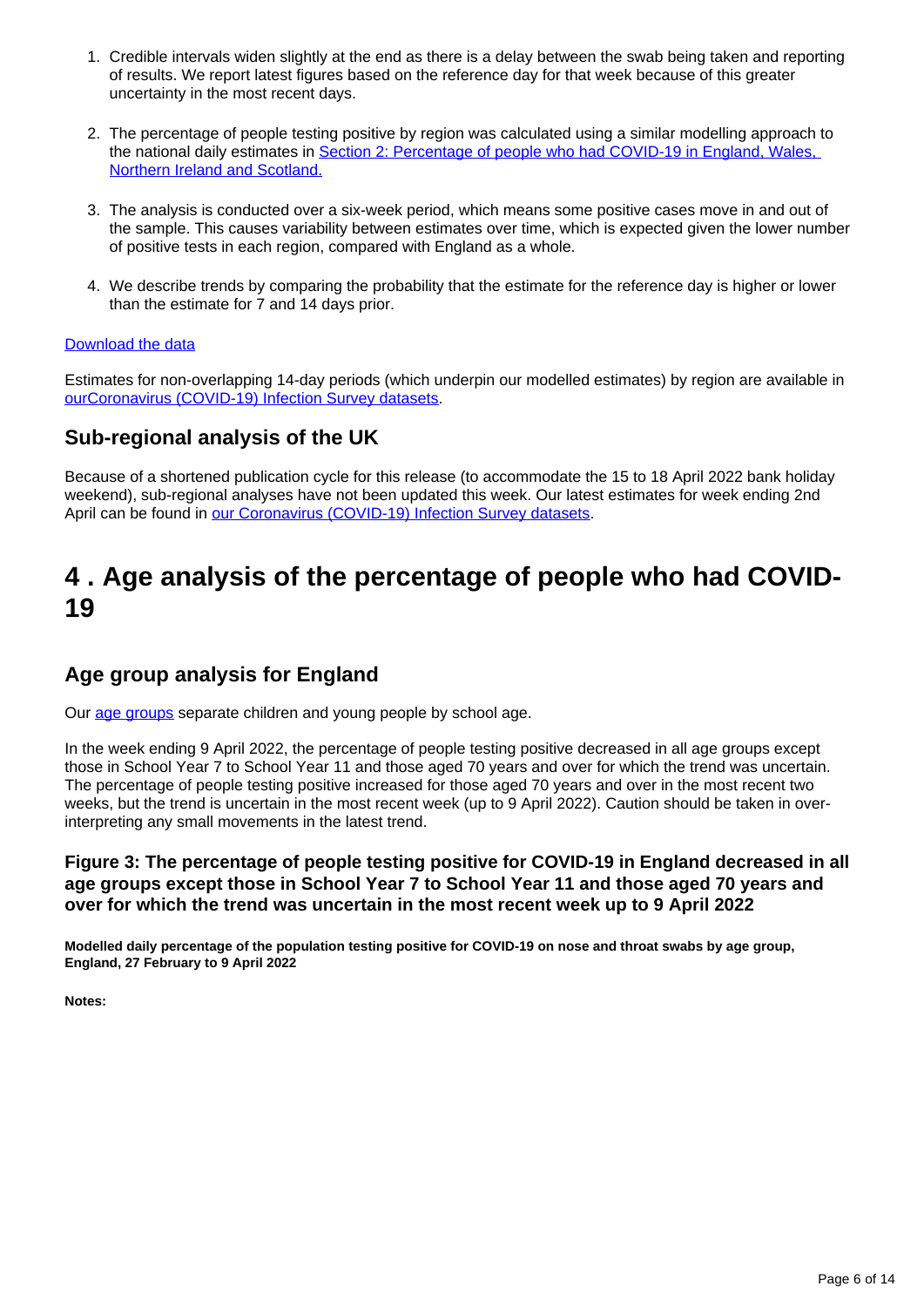1. Credible intervals widen slightly at the end as there can be a delay between the swab being taken and reporting of results. We report latest figures based on the reference day for that week because of this greater uncertainty in the most recent days.

#### [Download the data](https://www.ons.gov.uk/visualisations/dvc1927/age/datadownload.xlsx)

Estimates are based on smaller sample sizes within each age group relative to England overall. There is a higher degree of uncertainty as indicated by larger credible intervals. These can be found in the Coronavirus (COVID-19) [Infection Survey datasets](https://www.ons.gov.uk/peoplepopulationandcommunity/healthandsocialcare/conditionsanddiseases/bulletins/coronaviruscovid19infectionsurveypilot/14april2022/relateddata).

Estimates for non-overlapping 14-day periods (which underpin [our](https://www.ons.gov.uk/peoplepopulationandcommunity/healthandsocialcare/conditionsanddiseases/bulletins/coronaviruscovid19infectionsurveypilot/14april2022/relateddata) modelled estimates) by age are available in our [Coronavirus \(COVID-19\) Infection Survey datasets](https://www.ons.gov.uk/peoplepopulationandcommunity/healthandsocialcare/conditionsanddiseases/bulletins/coronaviruscovid19infectionsurveypilot/14april2022/relateddata).

We are unable to produce the same grouped analysis as presented in Figure 3 for the devolved administrations because of smaller sample sizes within each age group. However, estimates on positivity by single year of age for Wales, Northern Ireland and Scotland using a different model are in the following section and our [accompanying datasets.](https://www.ons.gov.uk/peoplepopulationandcommunity/healthandsocialcare/conditionsanddiseases/bulletins/coronaviruscovid19infectionsurveypilot/14april2022/relateddata)

### **Age analysis by single year of age over time by country**

In this section, we present modelled daily estimates of the percentage testing positive for COVID-19 by single year of age over time from 27 February to 9 April 2022 for England, Wales, Northern Ireland and Scotland. They are produced using a different method to the grouped age analysis for England presented previously and are therefore not comparable.

Estimates are based on smaller sample sizes within each age group in comparison with the total sample size for each country. There is a higher degree of uncertainty as indicated by larger confidence intervals. These can be found in [our Coronavirus \(COVID-19\) Infection Survey datasets](https://www.ons.gov.uk/peoplepopulationandcommunity/healthandsocialcare/conditionsanddiseases/bulletins/coronaviruscovid19infectionsurveypilot/14april2022/relateddata).

The data presented in Figure 4 for England suggest that the percentage of people testing positive decreased in all ages except for those aged 70 years and over.

For Wales, rates have generally increased for those aged around 40 years and over while the trend is uncertain among younger adults and children. For Northern Ireland, rates have generally decreased in recent weeks for younger adults and children, while the trend is uncertain for older adults. For Scotland, rates have generally decreased among all ages in recent weeks.

Further analysis on age for [Wales,](https://gov.wales/coronavirus-covid-19-infection-survey-positivity-estimates) [Northern Ireland](https://www.health-ni.gov.uk/articles/covid-19-infection-survey) and [Scotland](https://www.gov.scot/collections/coronavirus-covid-19-infection-survey/) is published by their respective statistical agencies. Analysis for Wales is published in **English** and [Welsh](https://llyw.cymru/arolwg-heintiadau-coronafeirws-covid-19-amcangyfrifon-positifedd).

### **Figure 4: The percentage of people testing positive for COVID-19 by single year of age over time for England, Wales, Northern Ireland and Scotland**

**Modelled daily percentage of the population testing positive for COVID-19 on nose and throat swabs by single year of age, UK, 27 February to 9 April 2022**

**Notes:**

1. These estimates use a different method to modelled daily estimates of the percentage testing positive by age group for England in the previous section and are therefore not comparable.

[Download the data](https://www.ons.gov.uk/visualisations/dvc1927/syoa/datadownload.xlsx)

## <span id="page-6-0"></span>**5 . Number of new COVID-19 infections in UK countries**

Because of a shortened publication cycle for this release (to accommodate the 15 to 18 April 2022 bank holiday weekend), analyses relating to the number of new COVID-19 infections (incidence) have not been updated this week. Previous estimates of incidence can be found in [our Coronavirus \(COVID-19\) Infection Survey datasets](https://www.ons.gov.uk/peoplepopulationandcommunity/healthandsocialcare/conditionsanddiseases/bulletins/coronaviruscovid19infectionsurveypilot/14april2022/relateddata).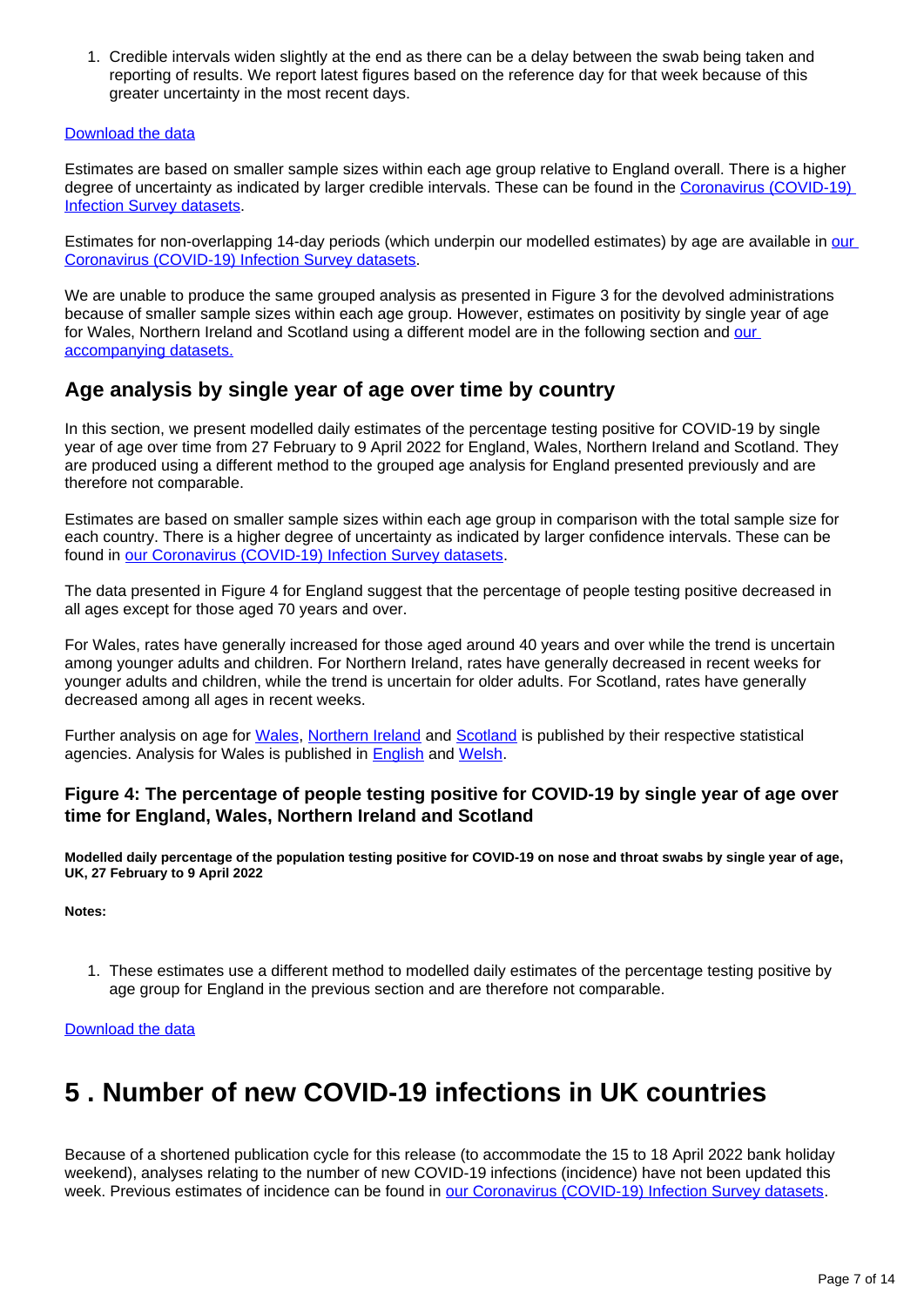## <span id="page-7-0"></span>**6 . Analysis of viral load and variants of COVID-19**

We publish [cycle-threshold \(Ct\) values](http://www.ons.gov.uk/peoplepopulationandcommunity/healthandsocialcare/conditionsanddiseases/bulletins/coronaviruscovid19infectionsurveypilot/14april2022/#glossary) and a breakdown of infections by variant, based on gene positivity patterns from our swab tests. The "Cycle threshold", known as a Ct value, is a proxy for the quantity of virus (also known as viral load), where a lower Ct value indicates higher viral load. The latest Ct values of coronavirus (COVID-19) positive tests are provided in [our Coronavirus \(COVID-19\) Infection Survey: technical dataset.](https://www.ons.gov.uk/peoplepopulationandcommunity/healthandsocialcare/conditionsanddiseases/datasets/covid19infectionsurveytechnicaldata)

The Omicron variant BA.1 has changes in one of the three genes that the coronavirus survey swab test detects, which means the S-gene is no longer detected. When there is a high viral load (for example, when a person is most infectious), not detecting the S-gene in combination with detecting the other two genes (ORF1ab and Ngenes) is a reliable indicator of this Omicron BA.1 variant. However, as the viral load decreases (for example, if someone is near the end of their recovery from the infection), not detecting the S-gene is a less reliable indicator of this Omicron variant.

The Omicron variant BA.2 does not have changes in the S-gene, and therefore all three genes, or the S-gene and either ORF1ab or N, will usually be detected in infections with this variant.

Our latest complete sequenced data were last updated the week ending 20 March 2022 and showed that the Omicron BA.2 variant remained the most common variant in England, Wales, Northern Ireland and Scotland. In that week, 89.8% of all sequenced COVID-19 infections from the survey were compatible with the Omicron BA.2 variant, and 10.2% were compatible with the Omicron BA.1 variant or its sub-variants.

Our main variant analysis is for a reference day, and therefore is not directly comparable with the sequencing data. The following analysis looks at the percentage of the population with a positive test compatible with the Omicron BA.1 or BA.2 variant in England, Wales, Northern Ireland and Scotland, and the regions of England.

During periods of change in COVID-19 variants we will include a breakdown of estimated infections by variant to illustrate how the estimated percentage of people infected in the population is changing by variant (Figure 5). When nearly all infections are compatible with a dominant variant, we will no longer include this breakdown.

Data should be treated with caution. There could be small numbers of positive cases compatible with a particular variant in Wales, Scotland and Northern Ireland, leading to considerable uncertainty surrounding these estimates. Not all cases that are positive on the ORF1ab and N-genes will be the Omicron BA.1 variant, and not all cases that have a detectable S-gene will be the Omicron BA.2 variant.

In the week up to 9 April 2022, the percentage of people with infections compatible with the Omicron BA.2 variant decreased in England, Northern Ireland and Scotland. The percentage of people with infections compatible with the Omicron BA.2 variant remained high in Wales in the most recent week (up to 9 April 2022).

In the same week, the percentage of people with infections compatible with the Omicron BA.1 variant continued to decrease in England and Scotland, while the trend was uncertain for Wales and Northern Ireland.

### **Figure 5: The percentage of people with infections compatible with the Omicron BA.2 variant decreased in England, Northern Ireland and Scotland, and remained high in Wales in the most recent week**

**Modelled percentage of the population testing positive for infections compatible with the Omicron BA.1 variant and Omicron BA.2 variant, based on nose and throat swabs, daily, UK, 27 February to 9 April 2022**

**Notes:**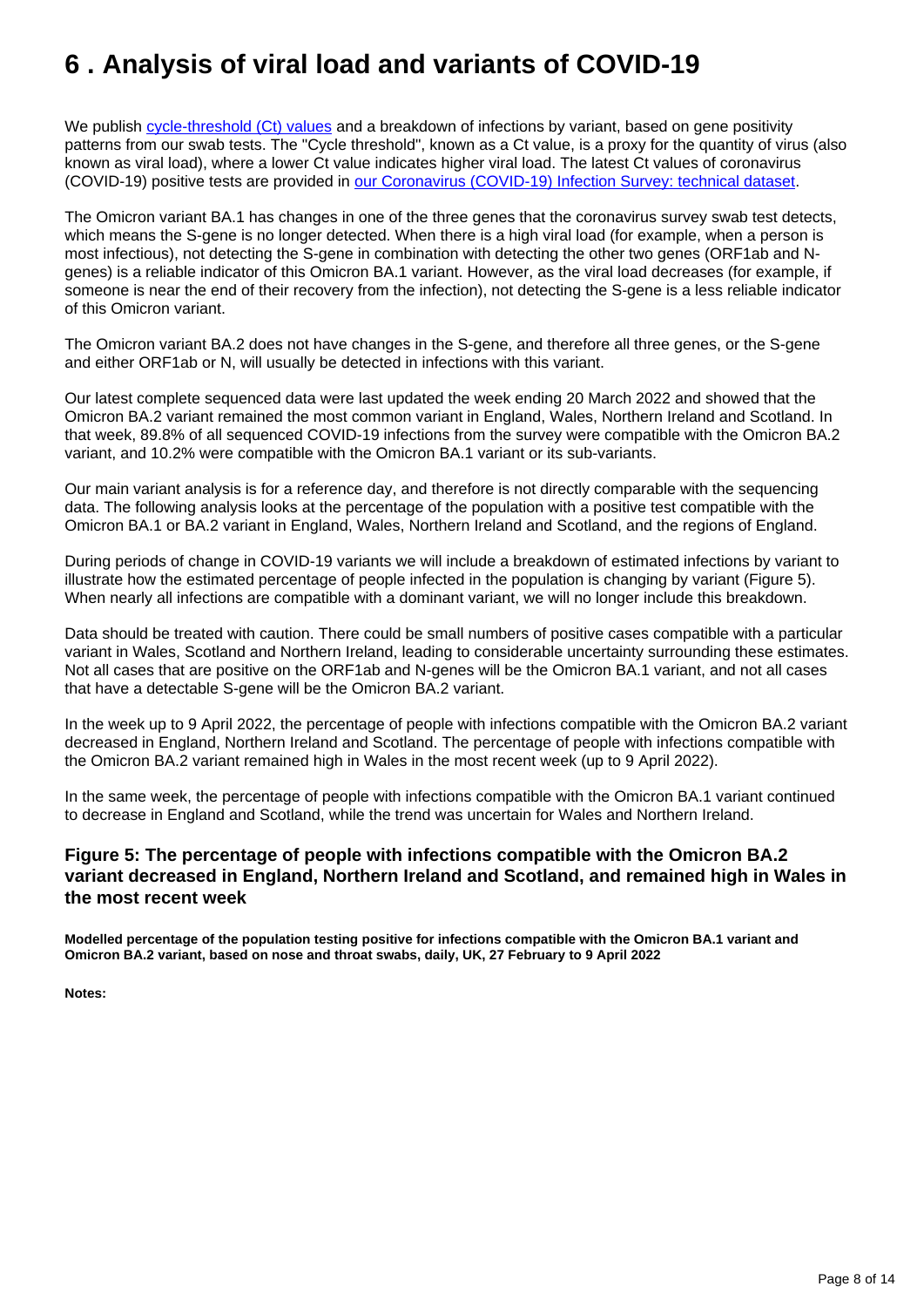- 1. Omicron BA.1 variant-compatible positives are defined as those that are positive on the ORF1ab-gene and N-gene, but not the S-gene. This group includes Omicron BA.1.1.
- 2. Omicron BA.2 variant-compatible positives are defined as those that are positive on the ORF1ab-gene, Ngene and S-gene, on the ORF1ab-gene and S-gene, or on the N-gene and S-gene.
- 3. Data should be treated with caution. Not all infections positive on the S-gene will be the Omicron BA.2 variant, and some infections with pattern ORF1ab plus N will also be the Omicron BA.2 variant where the Sgene was not detected for other reasons, such as low viral load.

#### [Download the data](https://www.ons.gov.uk/visualisations/dvc1927/variantsuk/datadownload.xlsx)

In the week ending 9 April 2022, the percentage of people testing positive with infections compatible with the Omicron BA.2 variant decreased in the North West, East of England, London, South East and South West. The percentage of people testing positive with infections compatible with the Omicron BA.2 variant increased in the most recent week in the North East. The trend is uncertain in Yorkshire and The Humber, East Midlands and West Midlands in the most recent week (up to 9 April 2022).

In the same week, the percentage of people with infections compatible with the Omicron BA.1 variant decreased in the East Midlands, East of England, London, South East and South West, while the trend was uncertain in the North East, North West, Yorkshire and The Humber and West Midlands. These modelled estimates can be found in [our Coronavirus \(COVID-19\) Infection Survey datasets](http://www.ons.gov.uk/peoplepopulationandcommunity/healthandsocialcare/conditionsanddiseases/bulletins/coronaviruscovid19infectionsurveypilot/14april2022/relateddata).

The [World Health Organization \(WHO\) have defined names for variants of concern.](https://www.who.int/en/activities/tracking-SARS-CoV-2-variants/) These are variants that the UK government has under surveillance. You can find out more in the latest SARS-CoV-2 variants of concern and [variants under investigation in England briefing document on GOV.UK](https://www.gov.uk/government/publications/investigation-of-sars-cov-2-variants-technical-briefings).

Currently circulating variants of concern in the UK are:

- Delta: B.1.617.2 and its genetic descendants
- Omicron: B.1.1.529 (which includes sublineages BA.1, BA.1.1, BA.2 and BA.3)

[Our Coronavirus \(COVID-19\) Infection Survey: technical dataset](https://www.ons.gov.uk/peoplepopulationandcommunity/healthandsocialcare/conditionsanddiseases/datasets/covid19infectionsurveytechnicaldata) includes analysis of the genetic lineages of coronavirus seen in the samples we sequence. More information on how we measure variants from positive tests on the survey can be found in [our Understanding COVID-19 variants blog](https://blog.ons.gov.uk/2021/05/28/understanding-covid-19-variants-what-can-the-coronavirus-infection-survey-tell-us). Our Coronavirus (COVID-19) Infection [Survey methods article](https://www.ons.gov.uk/peoplepopulationandcommunity/healthandsocialcare/conditionsanddiseases/methodologies/covid19infectionsurveypilotmethodsandfurtherinformation) gives more detail about how we sequence the virus' genetic material.

The sequencing is produced by Northumbria University and analysis is produced by research partners at the University of Oxford. Of particular note are Dr Katrina Lythgoe, Dr Tanya Golubchik and Dr Helen Fryer. Genome sequencing is funded by the COVID-19 Genomics UK (COG-UK) consortium. COG-UK is supported by funding from the Medical Research Council (MRC) part of UK Research and Innovation (UKRI), the National Institute of Health Research (NIHR), and Genome Research Limited operating as the Wellcome Sanger Institute.

## <span id="page-8-0"></span>**7 . Test sensitivity and specificity**

The estimates provided in Sections 2 to 6 are for the percentage of the private-residential population testing positive for coronavirus (COVID-19), otherwise known as the positivity rate. We do not report the prevalence rate. To calculate the prevalence rate, we would need an accurate understanding of the swab test's sensitivity (truepositive rate) and specificity (true-negative rate).

While we do not know the true sensitivity and specificity of the test, our data and related studies provide an indication of what these are likely to be. In particular, the data suggest that the false-positive rate is very low under 0.005%. We do not know the sensitivity of the swab test. However, other studies suggest that sensitivity (the rate of true-positive test results) may be somewhere between 85% and 98%.

You can find more information on sensitivity and specificity in [our Coronavirus \(COVID-19\) Infection Survey](https://www.ons.gov.uk/peoplepopulationandcommunity/healthandsocialcare/conditionsanddiseases/methodologies/covid19infectionsurveypilotmethodsandfurtherinformation#test-sensitivity-and-specificity)  [methods article](https://www.ons.gov.uk/peoplepopulationandcommunity/healthandsocialcare/conditionsanddiseases/methodologies/covid19infectionsurveypilotmethodsandfurtherinformation#test-sensitivity-and-specificity) and [our blog that explains why we trust the data from the Coronavirus \(COVID-19\) Infection](https://blog.ons.gov.uk/2021/04/09/accuracy-and-confidence-why-we-trust-the-data-from-the-covid-19-infection-survey/)  [Survey](https://blog.ons.gov.uk/2021/04/09/accuracy-and-confidence-why-we-trust-the-data-from-the-covid-19-infection-survey/). You can find [more information on the data suggesting that our test's false-positive rate is very low](https://www.medrxiv.org/content/10.1101/2020.10.25.20219048v2) in a paper written by academic partners at the University of Oxford.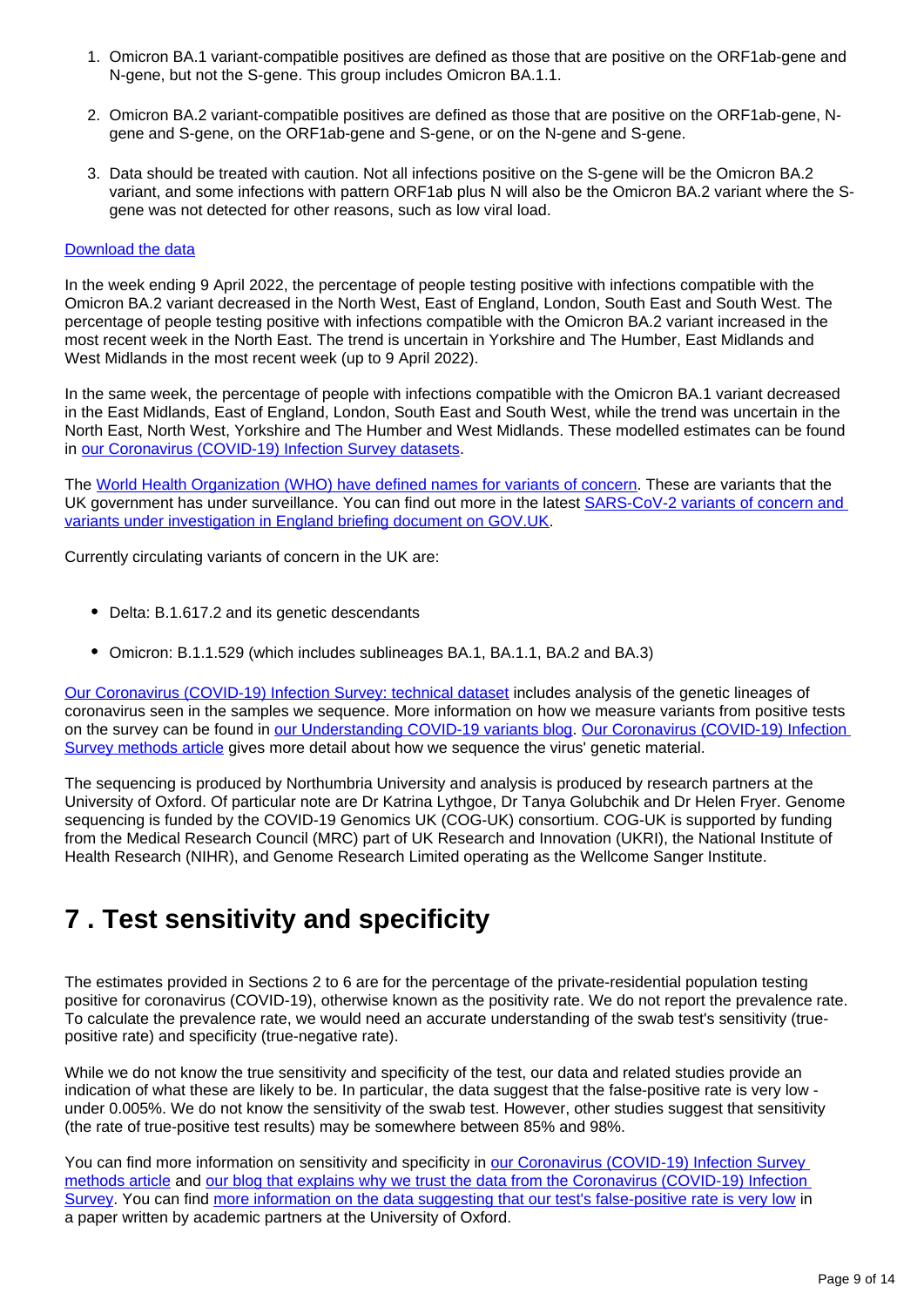## <span id="page-9-0"></span>**8 . Coronavirus (COVID-19) Infection Survey data**

[Coronavirus \(COVID-19\) Infection Survey: England](https://www.ons.gov.uk/peoplepopulationandcommunity/healthandsocialcare/conditionsanddiseases/datasets/coronaviruscovid19infectionsurveydata) Dataset | Released 14 April 2022 Findings from the Coronavirus (COVID-19) Infection Survey for England.

[Coronavirus \(COVID-19\) Infection Survey: Northern Ireland](https://www.ons.gov.uk/peoplepopulationandcommunity/healthandsocialcare/conditionsanddiseases/datasets/covid19infectionsurveynorthernireland) Dataset | Released 14 April 2022 Findings from the Coronavirus (COVID-19) Infection Survey for Northern Ireland.

[Coronavirus \(COVID-19\) Infection Survey: Scotland](https://www.ons.gov.uk/peoplepopulationandcommunity/healthandsocialcare/conditionsanddiseases/datasets/covid19infectionsurveyscotland) Dataset | Released 14 April 2022 Findings from the Coronavirus (COVID-19) Infection Survey for Scotland.

[Coronavirus \(COVID-19\) Infection Survey: Wales](https://www.ons.gov.uk/peoplepopulationandcommunity/healthandsocialcare/conditionsanddiseases/datasets/covid19infectionsurveywales) Dataset | Released 14 April 2022 Findings from the Coronavirus (COVID-19) Infection Survey for Wales.

[Coronavirus \(COVID-19\) Infection Survey: technical data](https://www.ons.gov.uk/peoplepopulationandcommunity/healthandsocialcare/conditionsanddiseases/datasets/covid19infectionsurveytechnicaldata)

Dataset | Released 14 April 2022 Technical and methodological data from the Coronavirus (COVID-19) Infection Survey, England, Wales, Northern Ireland and Scotland.

## <span id="page-9-1"></span>**9 . Collaboration**









The University of Manchester

The Coronavirus (COVID-19) Infection Survey analysis was produced by the Office for National Statistics (ONS) in collaboration with our research partners at the University of Oxford, the University of Manchester, UK Health Security Agency (UK HSA) and Wellcome Trust. Of particular note are: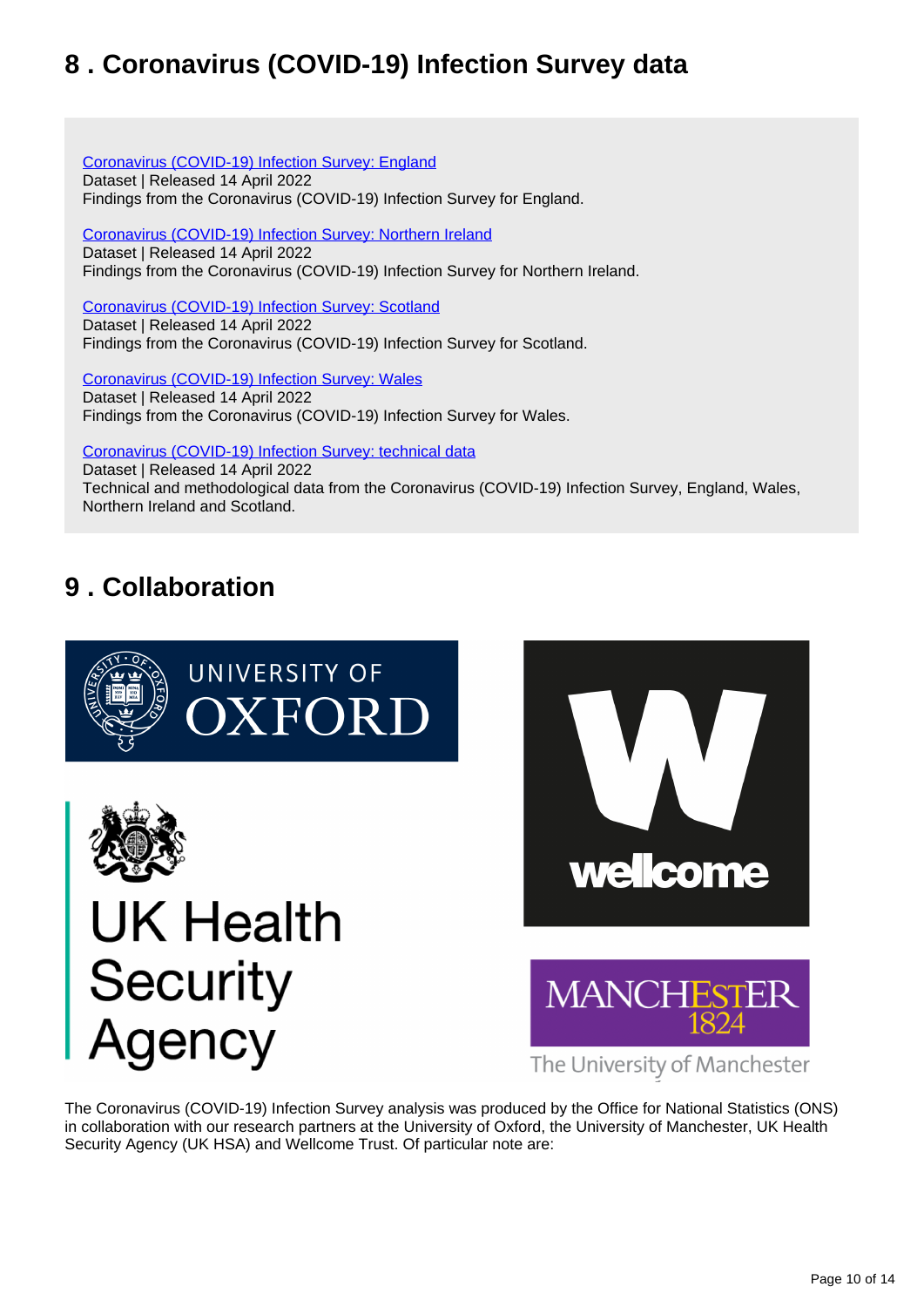- Sarah Walker University of Oxford, Nuffield Department for Medicine: Professor of Medical Statistics and Epidemiology and Study Chief Investigator
- Koen Pouwels University of Oxford, Health Economics Research Centre, Nuffield Department of Population Health: Senior Researcher in Biostatistics and Health Economics
- Thomas House University of Manchester, Department of Mathematics: Reader in Mathematical Statistics
- Anna Seale University of Warwick, Warwick Medical School: Professor of Public Health; UK Health Security Agency, Data, Analytics and Surveillance: Scientific Advisor

## <span id="page-10-0"></span>**10 . Glossary**

## **Age groups for children and young people**

- "aged 2 years to school Year 6" includes children in primary school and below
- "school Year 7 to school Year 11" includes children in secondary school
- "school Year 12 to those aged 24 years" includes young adults who may be in further or higher education

Those aged from 11 to 12 years and those aged 16 to 17 years have been split between different age categories depending on whether their birthday is before or after 1 September.

## **Confidence interval**

A confidence interval gives an indication of the degree of uncertainty of an estimate, showing the precision of a sample estimate. The 95% confidence intervals are calculated so that if we repeated the study many times, 95% of the time the true unknown value would lie between the lower and upper confidence limits. A wider interval indicates more uncertainty in the estimate. Overlapping confidence intervals indicate that there may not be a true difference between two estimates. For more information, see [our Statistical uncertainty methodology page.](https://www.ons.gov.uk/methodology/methodologytopicsandstatisticalconcepts/uncertaintyandhowwemeasureit)

### **Credible interval**

A credible interval gives an indication of the uncertainty of an estimate from data analysis. The 95% credible intervals are calculated so that there is a 95% probability of the true value lying in the interval.

## **Cycle threshold (Ct) values**

The strength of a positive coronavirus (COVID-19) test is determined by how quickly the virus is detected, measured by a cycle threshold (Ct) value. The lower the Ct value, the higher the viral load and stronger the positive test. Positive results with a high Ct value can be seen in the early stages of infection when virus levels are rising, or late in the infection, when the risk of transmission is low.

### **False-positives and false-negatives**

A false-positive result occurs when the tests suggest a person has COVID-19 when in fact they do not. By contrast, a false-negative result occurs when the tests suggest a person does not have COVID-19 when in fact they do. For more information on false-positives and false-negatives, see our our Coronavirus Infection Survey [methods article](https://www.ons.gov.uk/peoplepopulationandcommunity/healthandsocialcare/conditionsanddiseases/methodologies/covid19infectionsurveypilotmethodsandfurtherinformation#test-sensitivity-and-specificity) and [our Accuracy and confidence: why we trust the data from the COVID-19 infection survey blog](https://blog.ons.gov.uk/2021/04/09/accuracy-and-confidence-why-we-trust-the-data-from-the-covid-19-infection-survey/).

### **Incidence rate**

The incidence rate is a measure of the estimated number of new polymerase chain reaction (PCR)-positive cases per day per 10,000 people at a given point in time. It is different to positivity, which is an estimate of all current PCR positive cases at a point in time, regardless of whether the infection is new or existing.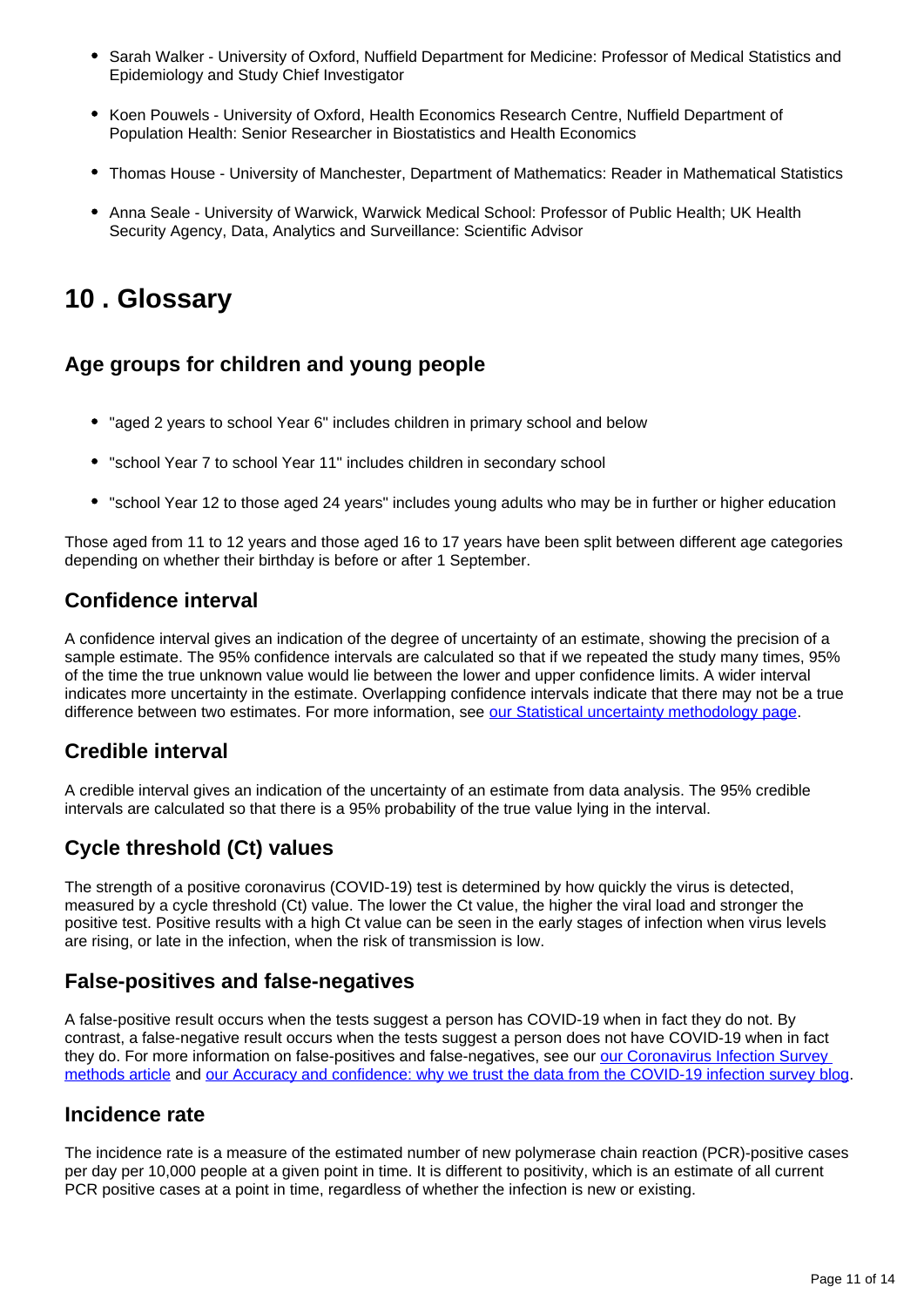## <span id="page-11-0"></span>**11 . Measuring the data**

### **Reference dates**

We aim to provide the estimates of positivity rate (the percentage of those who test positive) and incidence that are most timely and most representative of each week. We decide the most recent week we can report on based on the availability of test results for visits that have already happened, accounting for the fact that swabs have to be couriered to the labs, tested and results returned. On most occasions, the reference dates align perfectly, but sometimes this is not feasible. This week, the reference week for positivity is 3 to 9 April 2022 for England, Wales, Northern Ireland and Scotland.

Within the most recent week, we provide an official estimate for positivity rate based on a reference point from the modelled trends. For positivity rates, we can include all swab test results, even from the most recent visits. Therefore, although we are still expecting further swab test results from the labs, there were sufficient data for the official estimate for infection to be based on a reference point after the start of the reference week. To improve stability in our modelling while maintaining relative timeliness of our estimates, we are reporting our official estimates based on the midpoint of the reference week. This week, the reference day for positivity rates is Wednesday 6 April 2022 for England, Wales, Northern Ireland and Scotland.

The reference date used for our official estimates of incidence of polymerase chain reaction (PCR)-positive cases is 14 days prior to the positivity reference day. This is necessary as estimates later than this date are more likely to change as we receive additional data. The most recent analyses of incidence are not included in this bulletin; the reference week for incidence in the previous release of this bulletin (8 April 2022) was 13 to 19 March 2022 and the reference day was Wednesday 16 March 2022 for all UK countries.

### **Response rates**

Enrolment for this wave of recruitment for the Coronavirus (COVID-19) Infection Survey ceased on 31 January 2022. Response rates for England, Wales, Northern Ireland and Scotland can be regarded as final response rates to the survey. Response rates for each nation are found in our Coronavirus (COVID-19) Infection Survey: [technical dataset.](https://www.ons.gov.uk/peoplepopulationandcommunity/healthandsocialcare/conditionsanddiseases/datasets/covid19infectionsurveytechnicaldata) We provide response rates separately for the different sampling phases of the study. Additional information on response rates can be found in [our Coronavirus \(COVID-19\) Infection Survey methods article.](https://www.ons.gov.uk/peoplepopulationandcommunity/healthandsocialcare/conditionsanddiseases/methodologies/covid19infectionsurveypilotmethodsandfurtherinformation#study-design-sampling)

### **Survey fieldwork**

Survey fieldwork for the pilot study began in England on 26 April 2020. In Wales, fieldwork began on 29 June 2020, in Northern Ireland fieldwork began on 26 July 2020 and in Scotland fieldwork began on 21 September 2020.

### **Sub-regional geographies**

We have presented modelled estimates for the most recent week of data at the sub-regional level. To balance granularity with statistical power, we have grouped together local authorities into Coronavirus (COVID-19) Infection Survey sub-regions. The geographies are a rules-based composition of local authorities. Local authorities with a population over 200,000 have been retained where possible.

The boundaries for these Coronavirus (COVID-19) Infection Survey sub-regions can be found on the [Open](https://geoportal.statistics.gov.uk/search?collection=Dataset&sort=name&tags=all%28BDY_CIS%2COCT_2020)  [Geography Portal.](https://geoportal.statistics.gov.uk/search?collection=Dataset&sort=name&tags=all%28BDY_CIS%2COCT_2020)

## **Other Coronavirus Infection Survey (CIS) analysis and studies**

This study is one of a number of studies that look to provide information around the coronavirus pandemic within the UK. For information on other studies see [Section 5: Quality characteristics of the Coronavirus \(COVID-19\)](https://www.ons.gov.uk/peoplepopulationandcommunity/healthandsocialcare/conditionsanddiseases/methodologies/coronaviruscovid19infectionsurveyqmi#quality-characteristics-of-the-coronavirus-covid-19-infection-survey)  [Infection Survey](https://www.ons.gov.uk/peoplepopulationandcommunity/healthandsocialcare/conditionsanddiseases/methodologies/coronaviruscovid19infectionsurveyqmi#quality-characteristics-of-the-coronavirus-covid-19-infection-survey) (coherence and comparability), revised 16 July 2021.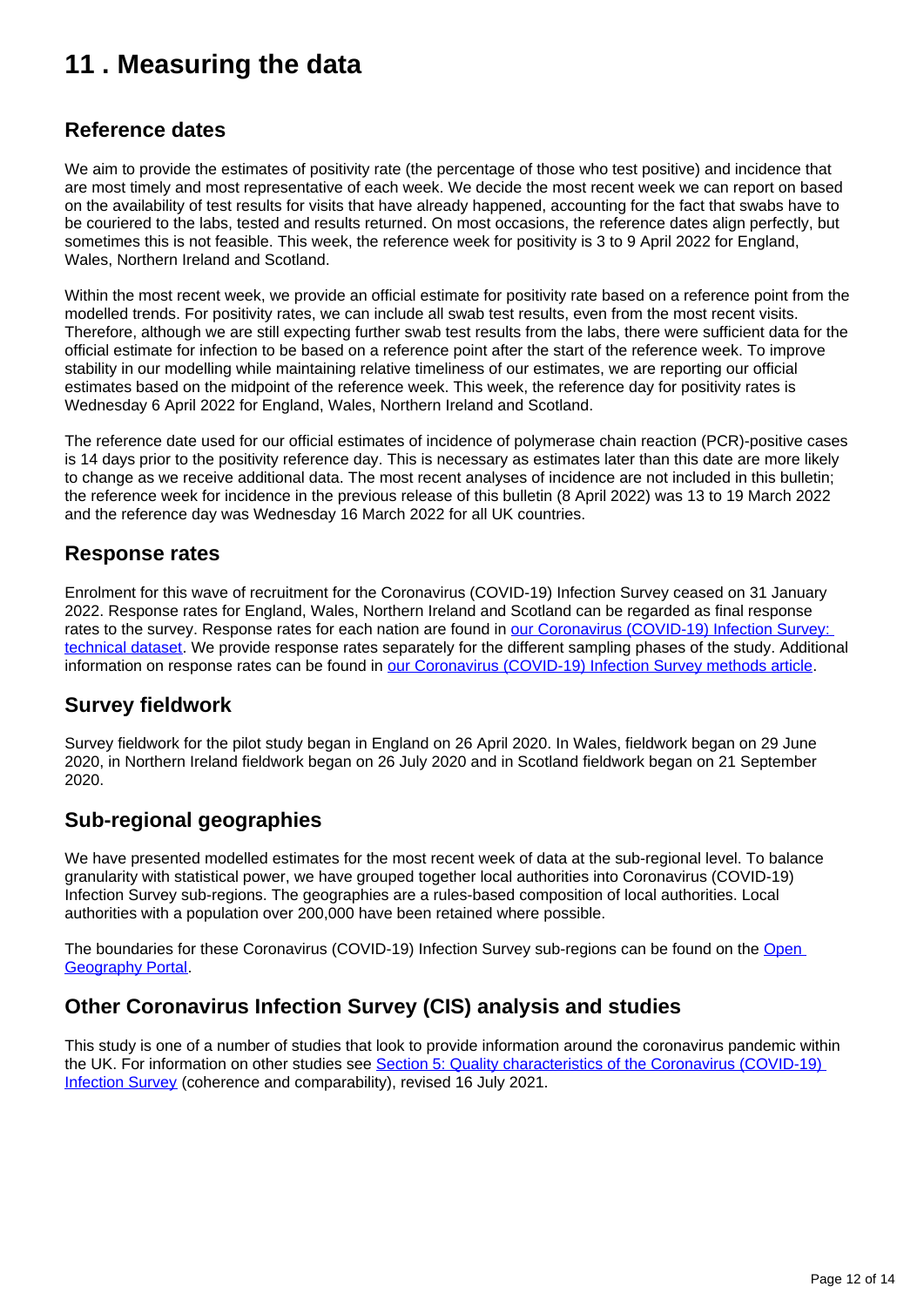## <span id="page-12-0"></span>**12 . Strengths and limitations**

These statistics have been produced quickly in response to developing world events. The **Office for Statistics** [Regulation \(OSR\)](https://osr.statisticsauthority.gov.uk/), on behalf of the UK Statistics Authority, has reviewed them on [14 May 2020](https://osr.statisticsauthority.gov.uk/correspondence/review-of-coronavirus-covid-19-infection-survey/) and 17 March [2021](https://osr.statisticsauthority.gov.uk/correspondence/ed-humpherson-to-iain-bell-ons-covid-19-infection-survey-statistics/) against several important aspects of the [Code of Practice for Statistics](https://code.statisticsauthority.gov.uk/the-code/) and regards them as consistent with the Code's pillars of [trustworthiness,](https://code.statisticsauthority.gov.uk/the-code/trustworthiness/) [quality](https://code.statisticsauthority.gov.uk/the-code/quality/) and [value.](https://code.statisticsauthority.gov.uk/the-code/value/)

The estimates presented in this bulletin contain *[uncertainty](https://www.ons.gov.uk/methodology/methodologytopicsandstatisticalconcepts/uncertaintyandhowwemeasureit)*. There are many sources of uncertainty, including uncertainty in the test, in the estimates and in the quality of data collected in the questionnaire. Information on the main sources of uncertainty are presented in our Coronavirus (COVID-19) Infection Survey Quality and [Methodology Information report,](https://www.ons.gov.uk/peoplepopulationandcommunity/healthandsocialcare/conditionsanddiseases/methodologies/coronaviruscovid19infectionsurveyqmi) our Coronavirus (COVID-19) Infection Survey: methods and further information [article,](https://www.ons.gov.uk/peoplepopulationandcommunity/healthandsocialcare/conditionsanddiseases/methodologies/covid19infectionsurveypilotmethodsandfurtherinformation) and [our blog that explains why we trust the data from the Coronavirus \(COVID-19\) Infection Survey](https://blog.ons.gov.uk/2021/04/09/accuracy-and-confidence-why-we-trust-the-data-from-the-covid-19-infection-survey/).